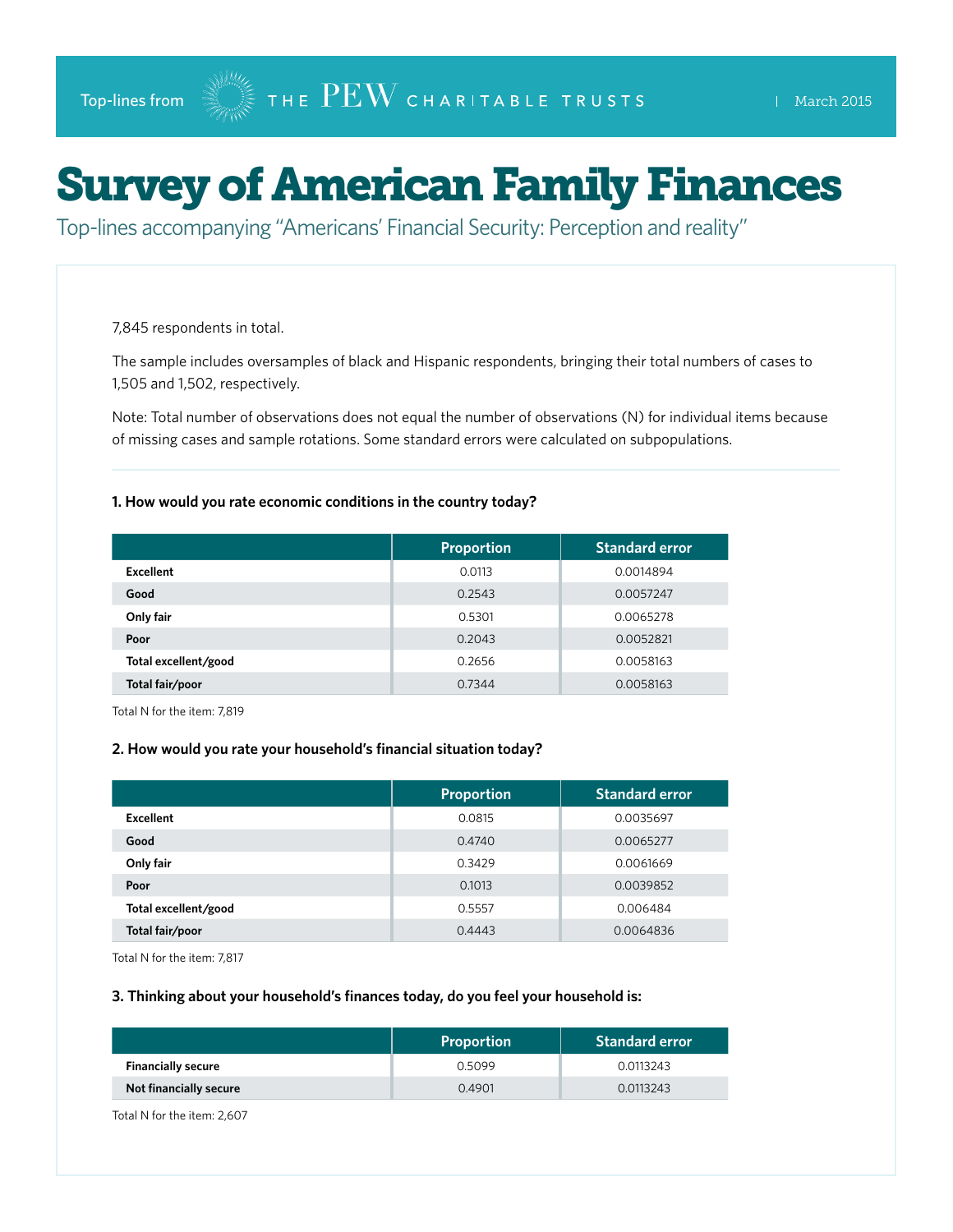# **Question 3 was cross-referenced by educational level of the respondent.**

| <b>Proportion</b>         | Not HS grad | HS grad |        | Some college   College degree | Postgrad<br>degree |
|---------------------------|-------------|---------|--------|-------------------------------|--------------------|
| <b>Financially secure</b> | 0.3713      | 0.4292  | 0.4364 | 0.5919                        | 0.7039             |
| Not financially secure    | 0.6287      | 0.5708  | 0.5636 | 0.4081                        | 0.2961             |

Total N for the item: 2,607

| <b>Standard error</b>     | Not HS grad | HS grad  |           | Some college   College degree | Postgrad<br>degree |
|---------------------------|-------------|----------|-----------|-------------------------------|--------------------|
| <b>Financially secure</b> | 0.0384313   | 0.020564 | 0.0254587 | 0.0209496                     | 0.026014           |
| Not financially secure    | 0.0384313   | 0.020564 | 0.0254587 | 0.0209496                     | 0.026014           |

Total N for the item: 2,607

# **Question 3 was cross-referenced by income level of the respondent.**

| <b>Proportion</b>         | Less than<br><b>\$25K</b> | \$25K to<br>less than \$50K | \$50K to<br>less than \$75K | \$75K to<br>$\sqrt{2}$ less than \$100K $\sqrt{2}$ | \$100K<br>or more |  |
|---------------------------|---------------------------|-----------------------------|-----------------------------|----------------------------------------------------|-------------------|--|
| <b>Financially secure</b> | 0.2864                    | 0.3970                      | 0.5059                      | 0.5960                                             | 0.7807            |  |
| Not financially secure    | 0.7136                    | 0.6030                      | 0.4941                      | 0.4040                                             | 0.2193            |  |

Total N for the item: 2,595

| Standard error <b>standard</b> | Less than<br><b>\$25K</b> | \$25K to<br>less than \$50K | \$50K to<br>less than \$75K | .\$75K to <b>\</b><br>$\vert$ less than \$100K | \$100K<br>or more |
|--------------------------------|---------------------------|-----------------------------|-----------------------------|------------------------------------------------|-------------------|
| <b>Financially secure</b>      | 0.023174                  | 0.0228979                   | 0.0254429                   | 0.0303665                                      | 0.0197145         |
| Not financially secure         | 0.023174                  | 0.0228979                   | 0.0254429                   | 0.0303665                                      | 0.0197145         |

Total N for the item: 2,595

# **Question 3 was cross-referenced by nonhousing wealth held by the respondent.**

| <b>Proportion</b>         | Less than<br><b>\$10K</b> | \$10K to<br>less than \$50K | <b>\$50K</b><br>or more |  |
|---------------------------|---------------------------|-----------------------------|-------------------------|--|
| <b>Financially secure</b> | 0.2550                    | 0.4505                      | 0.7246                  |  |
| Not financially secure    | 0.7450                    | 0.5495                      | 0.2754                  |  |

Total N for the item: 2,178

| <b>Standard error</b>     | Less than<br>\$10K | \$10K to<br>less than \$50K | <b>\$50K</b><br>or more |
|---------------------------|--------------------|-----------------------------|-------------------------|
| <b>Financially secure</b> | 0.018776           | 0.0314391                   | 0.0155502               |
| Not financially secure    | 0.018776           | 0.0314391                   | 0.0155502               |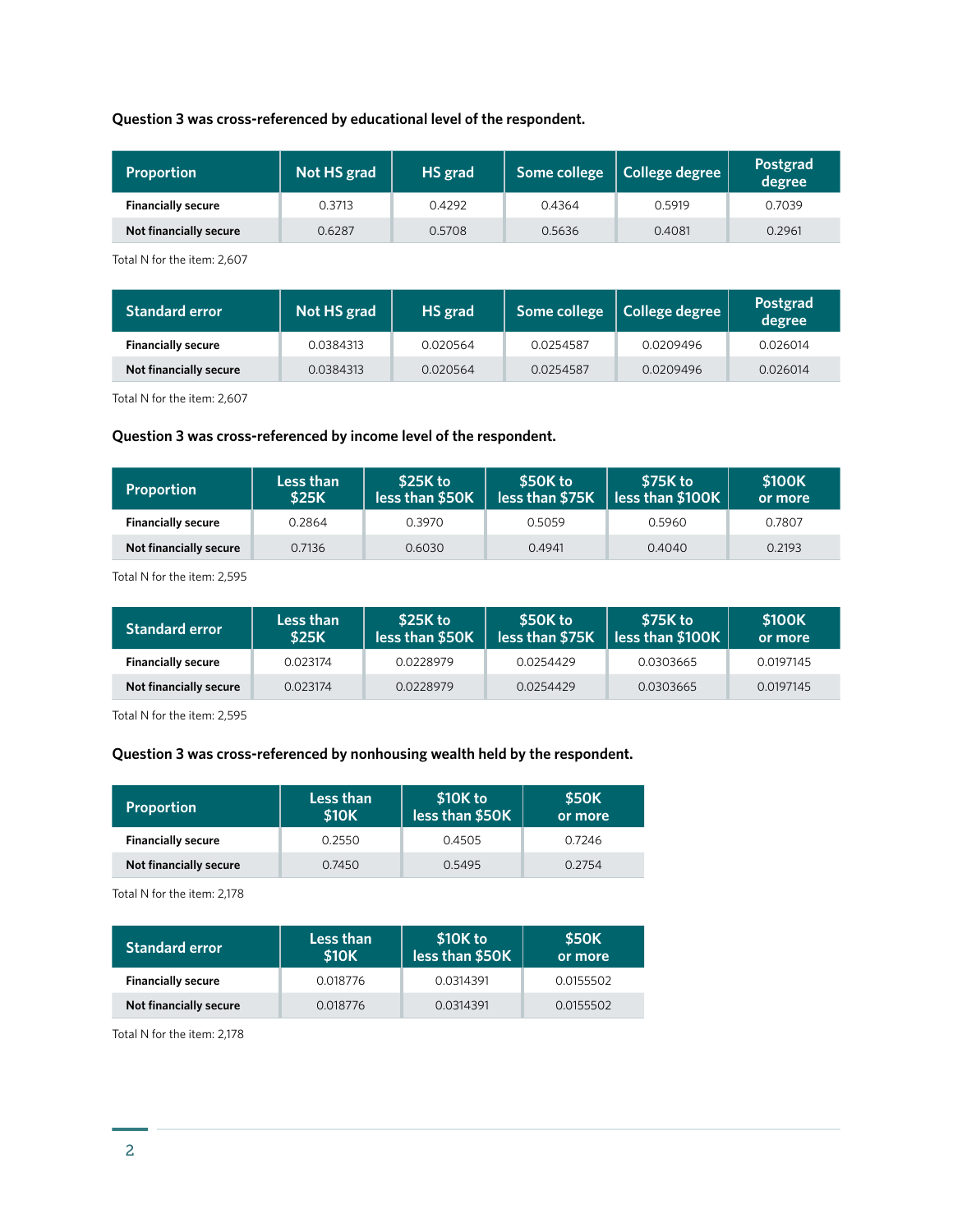# **4. Respondents' nonhousing wealth was cross-referenced by their income level.**

|                              | <b>Less than \$10K</b> |                       |            | \$10K to less than \$50K | \$50K or more |                       |
|------------------------------|------------------------|-----------------------|------------|--------------------------|---------------|-----------------------|
|                              | Proportion             | <b>Standard error</b> | Proportion | <b>Standard error</b>    | Proportion    | <b>Standard error</b> |
| Less than \$25K              | 0.7480                 | 0.013566              | 0.1254     | 0.0107905                | 0.1266        | 0.0099344             |
| \$25K to less<br>than \$50K  | 0.4858                 | 0.0146412             | 0.2151     | 0.012186                 | 0.2991        | 0.0129767             |
| \$50K to less<br>than \$75K  | 0.3033                 | 0.0153278             | 0.2252     | 0.0141492                | 0.4715        | 0.0162795             |
| \$75K to less<br>than \$100K | 0.1859                 | 0.0158263             | 0.1641     | 0.0157187                | 0.6500        | 0.0193341             |
| \$100K or more               | 0.1188                 | 0.0102265             | 0.0761     | 0.0083156                | 0.8051        | 0.0124164             |

Total N for the item: 6,475

**5. The question, "Does your household have any money set aside that you consider savings? [Yes/No]," was cross-referenced by respondents' income.**

|                              |            | <b>No</b>             |            | <b>Yes</b>            |  |  |
|------------------------------|------------|-----------------------|------------|-----------------------|--|--|
|                              | Proportion | <b>Standard error</b> | Proportion | <b>Standard error</b> |  |  |
| Less than \$25K              | 0.6392     | 0.0192774             | 0.3608     | 0.0192774             |  |  |
| \$25K to less<br>than \$50K  | 0.4231     | 0.0187023             | 0.5769     | 0.0187023             |  |  |
| \$50K to less<br>than \$75K  | 0.2677     | 0.0187099             | 0.7323     | 0.0187099             |  |  |
| \$75K to less<br>than \$100K | 0.1912     | 0.0196885             | 0.8088     | 0.0196885             |  |  |
| \$100K or more               | 0.1015     | 0.0118813             | 0.8985     | 0.0118813             |  |  |

Total N for the item: 3,895

**6. The question, "Which best describes your household's income each month," was cross-referenced by respondents' income.**

|                              | Income is about the same<br>each month |                       |            | Income varies somewhat<br>from month to month | Income varies a lot from<br>month to month |                       |
|------------------------------|----------------------------------------|-----------------------|------------|-----------------------------------------------|--------------------------------------------|-----------------------|
|                              | Proportion                             | <b>Standard error</b> | Proportion | <b>Standard error</b>                         | Proportion                                 | <b>Standard error</b> |
| Less than \$25K              | 0.6605                                 | 0.013794              | 0.2258     | 0.0122421                                     | 0.1138                                     | 0.0093898             |
| \$25K to less<br>than \$50K  | 0.7044                                 | 0.0122986             | 0.2293     | 0.011498                                      | 0.0663                                     | 0.0064057             |
| \$50K to less<br>than \$75K  | 0.7414                                 | 0.0132896             | 0.2093     | 0.0123131                                     | 0.0493                                     | 0.0068611             |
| \$75K to less<br>than \$100K | 0.7853                                 | 0.0147194             | 0.1855     | 0.0140421                                     | 0.0292                                     | 0.0057005             |
| \$100K or more               | 0.7875                                 | 0.0114318             | 0.0183     | 0.0107659                                     | 0.0295                                     | 0.0048576             |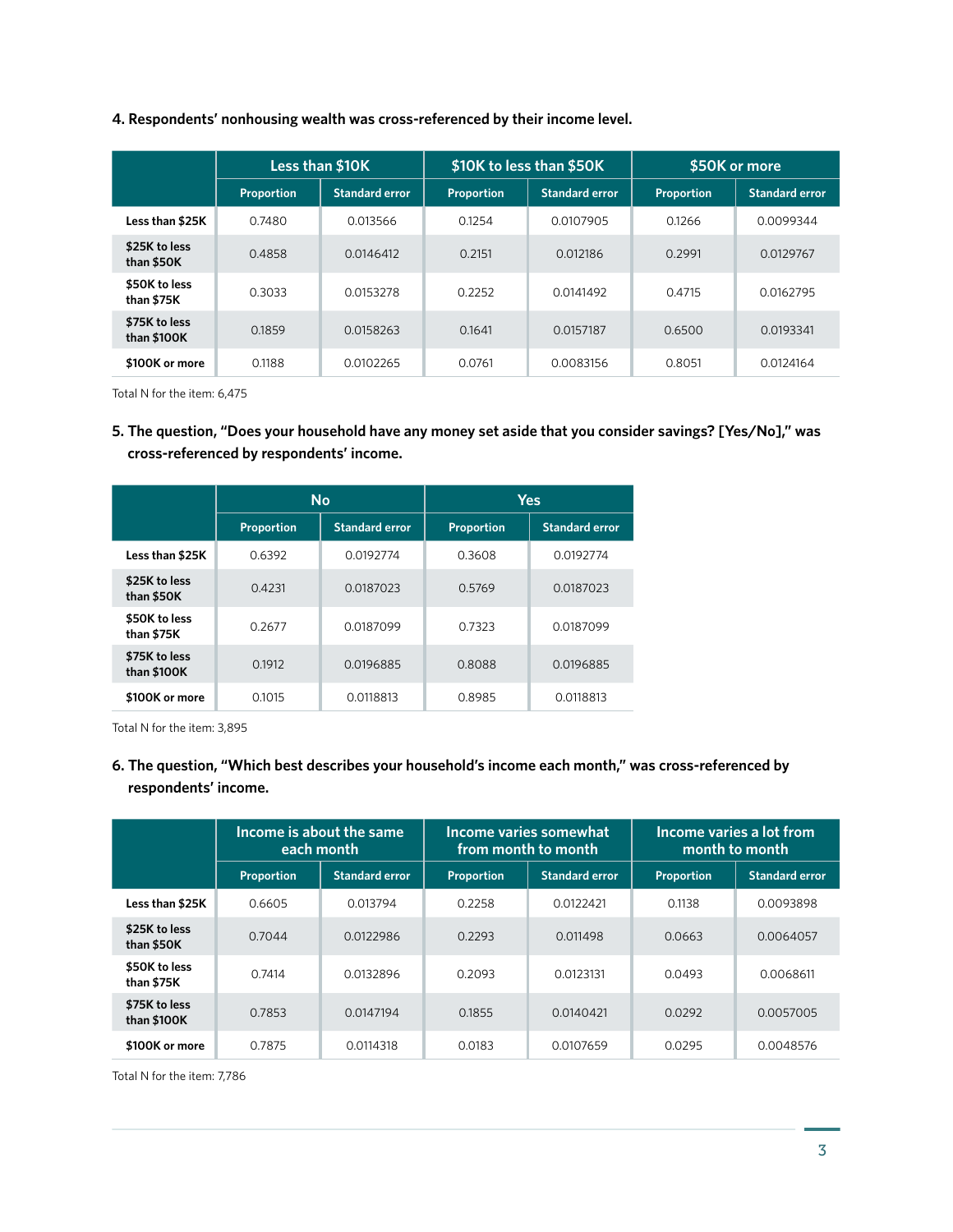**7. The question, "Which best describes your household's income each month," was cross-referenced by another: "Which best describes the bills and expenses your household pays each month?"**

|                                                     | <b>Expenses are about the same</b><br>each month |                       |            | <b>Expenses vary somewhat</b><br>from month to month | <b>Expenses vary a lot from</b><br>month to month |                       |  |
|-----------------------------------------------------|--------------------------------------------------|-----------------------|------------|------------------------------------------------------|---------------------------------------------------|-----------------------|--|
|                                                     | Proportion                                       | <b>Standard error</b> | Proportion | <b>Standard error</b>                                | Proportion                                        | <b>Standard error</b> |  |
| Income is about<br>the same each<br>month           | 0.4509                                           | 0.0065074             | 0.2662     | 0.0057406                                            | 0.0180                                            | 0.0017893             |  |
| Income varies<br>somewhat<br>from month to<br>month | 0.0823                                           | 0.0036221             | 0.1146     | 0.004291                                             | 0.0099                                            | 0.0012691             |  |
| Income varies a<br>lot from month<br>to month       | 0.0196                                           | 0.0017689             | 0.0240     | 0.0020633                                            | 0.0145                                            | 0.0015831             |  |

Total N for the item: 7,785

**8. The question, "Does your household have any money set aside that you consider savings," was crossreferenced by respondents who have both steady income and bills every month (or not).**

|                                 |            | Has money considered as savings | Does not have money considered<br>as savings |                       |  |
|---------------------------------|------------|---------------------------------|----------------------------------------------|-----------------------|--|
|                                 | Proportion | <b>Standard error</b>           | Proportion                                   | <b>Standard error</b> |  |
| Income and/or expenses vary     | 0.3633     | 0.011821                        | 0.6367                                       | 0.011821              |  |
| Income and expenses do not vary | 0.2828     | 0.012735                        | 0.7172                                       | 0.012735              |  |

Total N for the item: 3,909

# **9. Thinking about your household's finances today, do you feel your household is:**

|                                             | <b>Proportion</b> | <b>Standard error</b> |
|---------------------------------------------|-------------------|-----------------------|
| Financially prepared for the unexpected     | 0.4299            | 0.0111963             |
| Not financially prepared for the unexpected | 0.5701            | 0.0111963             |

Total N for the item: 2,605

# **10. Which of the following comes closest to your household's situation most months lately? Do you:**

|                                         | <b>Proportion</b> | <b>Standard error</b> |
|-----------------------------------------|-------------------|-----------------------|
| Spend a lot/a little more than you make | 0.1973            | 0.0072269             |
| Spend about as much as you make         | 0.3484            | 0.008842              |
| Make a lot/a little more than you spend | 0.4544            | 0.0092235             |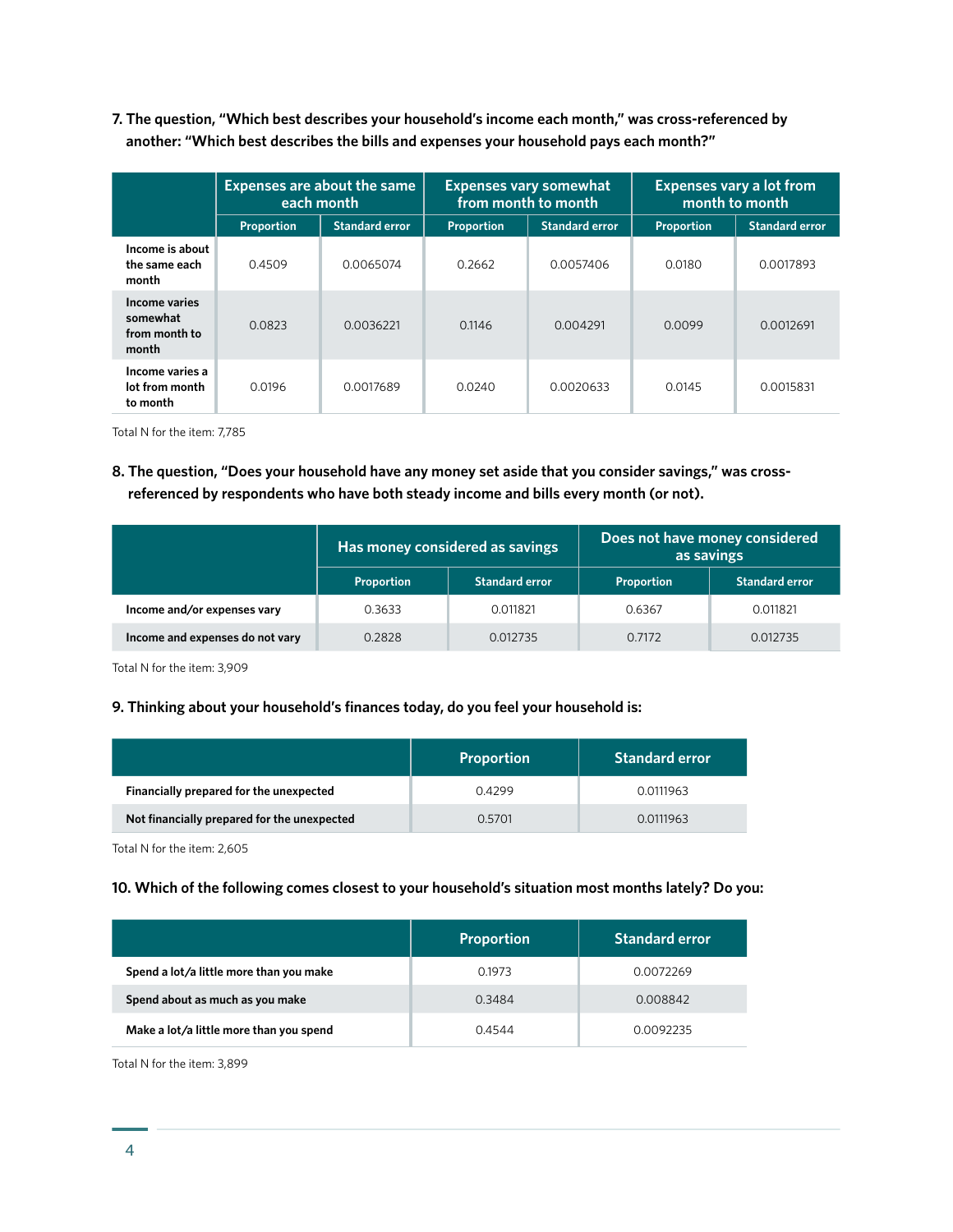# **11. Does your household have any money set aside that you consider savings?**

|     | Proportion | <b>Standard error</b> |
|-----|------------|-----------------------|
| Yes | 0.6712     | 0.0087136             |
| No  | 0.3288     | 0.0087136             |

Total N for the item: 3,909

# **12. In the past 12 months, did you worry about your personal finances?**

|     | <b>Proportion</b> | <b>Standard error</b> |
|-----|-------------------|-----------------------|
| Yes | 0.5567            | 0.011267              |
| No  | 0.4433            | 0.011267              |

Total N for the item: 2,594

### **Question 12 was cross-referenced by race.**

| Proportion | <b>White</b> | <b>Black</b> | <b>Other</b> | <b>Hispanic</b> | Two or more races |
|------------|--------------|--------------|--------------|-----------------|-------------------|
| Yes        | 0.5475       | 0.6036       | 0.3733       | 0.6297          | 0.6334            |
| No         | 0.4525       | 0.3964       | 0.6267       | 0.3703          | 0.3666            |

Total N for the item: 2,594

| <b>Standard error</b> | White     | <b>Black</b> | Other     | <b>Hispanic</b> | Two or more races |
|-----------------------|-----------|--------------|-----------|-----------------|-------------------|
| Yes                   | 0.0133777 | 0.0302627    | 0.0686361 | 0.0289385       | 0.0655142         |
| <b>No</b>             | 0.0133777 | 0.0302627    | 0.0686361 | 0.0289385       | 0.0655142         |

Total N for the item: 2,594

# **Question 12 was cross-referenced by age.**

| Proportion | $18 - 34$ | $35 - 44$ | 45-54  | 55-64  | 65-74  | 75 or older |
|------------|-----------|-----------|--------|--------|--------|-------------|
| Yes        | 0.6621    | 0.6238    | 0.5680 | 0.5427 | 0.4023 | 0.3121      |
| No         | 0.3379    | 0.3762    | 0.4320 | 0.4573 | 0.5977 | 0.6879      |

Total N for the item: 2,594

| <b>Standard error</b> | 18-34     | $35 - 44$ | 45-54     | 55-64     | 65-74     | 75 or older |
|-----------------------|-----------|-----------|-----------|-----------|-----------|-------------|
| Yes                   | 0.0246108 | 0.0283213 | 0.0274972 | 0.0226855 | 0.0256772 | 0.0400739   |
| No                    | 0.0246108 | 0.0283213 | 0.0274972 | 0.0226855 | 0.0256772 | 0.0400739   |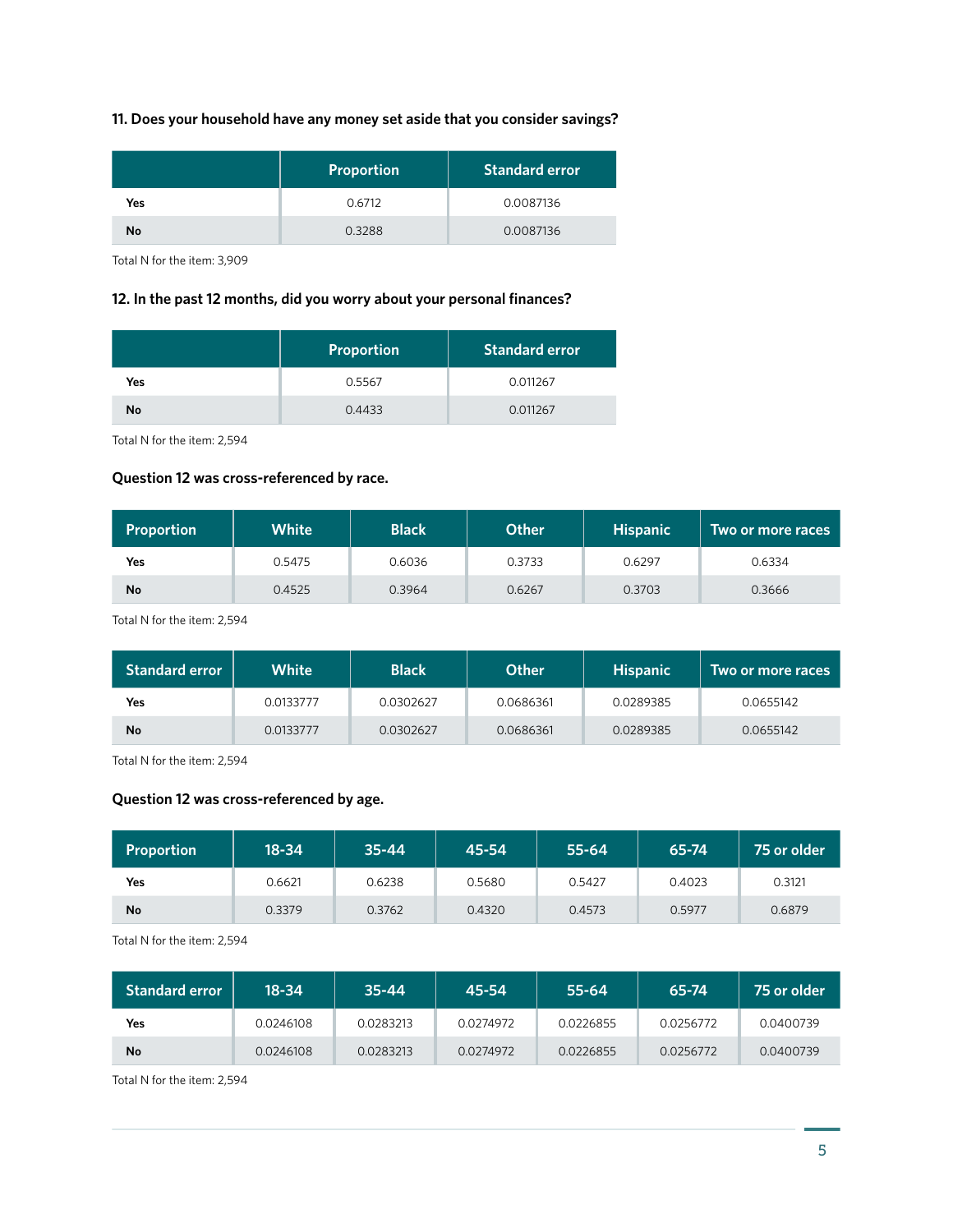# **Question 12 was cross-referenced by work situation.**

| <b>Proportion</b> | <b>Working</b> | Looking for<br>work | <b>Keeping</b><br>house | Going to<br>school | <b>Retired</b> | Unable to<br>work | <b>Other</b> |
|-------------------|----------------|---------------------|-------------------------|--------------------|----------------|-------------------|--------------|
| Yes               | 0.5904         | 0.8669              | 0.6067                  | 0.6022             | 0.3342         | 0.7679            | 0.5753       |
| No                | 0.4096         | 0.1331              | 0.3933                  | 0.3978             | 0.6658         | 0.2321            | 0.4247       |

Total N for the item: 2,588

| <b>Standard</b><br>error | <b>Working</b> | Looking for<br>work | <b>Keeping</b><br>house | Going to<br>school | <b>Retired</b> | Unable to<br>work | <b>Other</b> |
|--------------------------|----------------|---------------------|-------------------------|--------------------|----------------|-------------------|--------------|
| Yes                      | 0.0153902      | 0.0374647           | 0.0434798               | 0.0950197          | 0.0198721      | 0.0435261         | 0.0893454    |
| No                       | 0.0153902      | 0.0374647           | 0.0434798               | 0.0950197          | 0.0198721      | 0.0435261         | 0.0893454    |

Total N for the item: 2,588

# **Question 12 was cross-referenced by income.**

| <b>Proportion</b> | Less than<br><b>\$25K</b> | \$25K to<br>less than \$50K | \$50K to<br>less than \$75K | \$75K to<br>less than \$100K | \$100K<br>or more |
|-------------------|---------------------------|-----------------------------|-----------------------------|------------------------------|-------------------|
| Yes               | 0.6806                    | 0.6334                      | 0.5555                      | 0.5010                       | 0.4180            |
| No                | 0.3194                    | 0.3666                      | 0.4445                      | 0.4990                       | 0.5820            |

Total N for the item: 2,587

| <b>Standard error</b> | Less than<br>\$25K | \$25K to<br>less than \$50K | \$50K to<br>less than \$75K | \$75K to<br>less than \$100K | \$100K<br>or more |
|-----------------------|--------------------|-----------------------------|-----------------------------|------------------------------|-------------------|
| Yes                   | 0.0237125          | 0.0220917                   | 0.0257798                   | 0.0301337                    | 0.023632          |
| No                    | 0.0237125          | 0.0220917                   | 0.0257798                   | 0.0301337                    | 0.023632          |

Total N for the item: 2,587

# **Question 12 was cross-referenced by nonhousing wealth held by the respondent.**

| <b>Proportion</b> | Less than<br>\$10K | \$10K to<br>less than \$50K | \$50K<br>or more |
|-------------------|--------------------|-----------------------------|------------------|
| Yes               | 0.7644             | 0.6388                      | 0.3914           |
| No                | 0.2356             | 0.3612                      | 0.6086           |

Total N for the item: 2,150

| <b>Standard error</b> | Less than<br>\$10K | \$10K to<br>less than \$50K | \$50K<br>or more |
|-----------------------|--------------------|-----------------------------|------------------|
| Yes                   | 0.017621           | 0.030426                    | 0.0176007        |
| No                    | 0.017621           | 0.030426                    | 0.0176007        |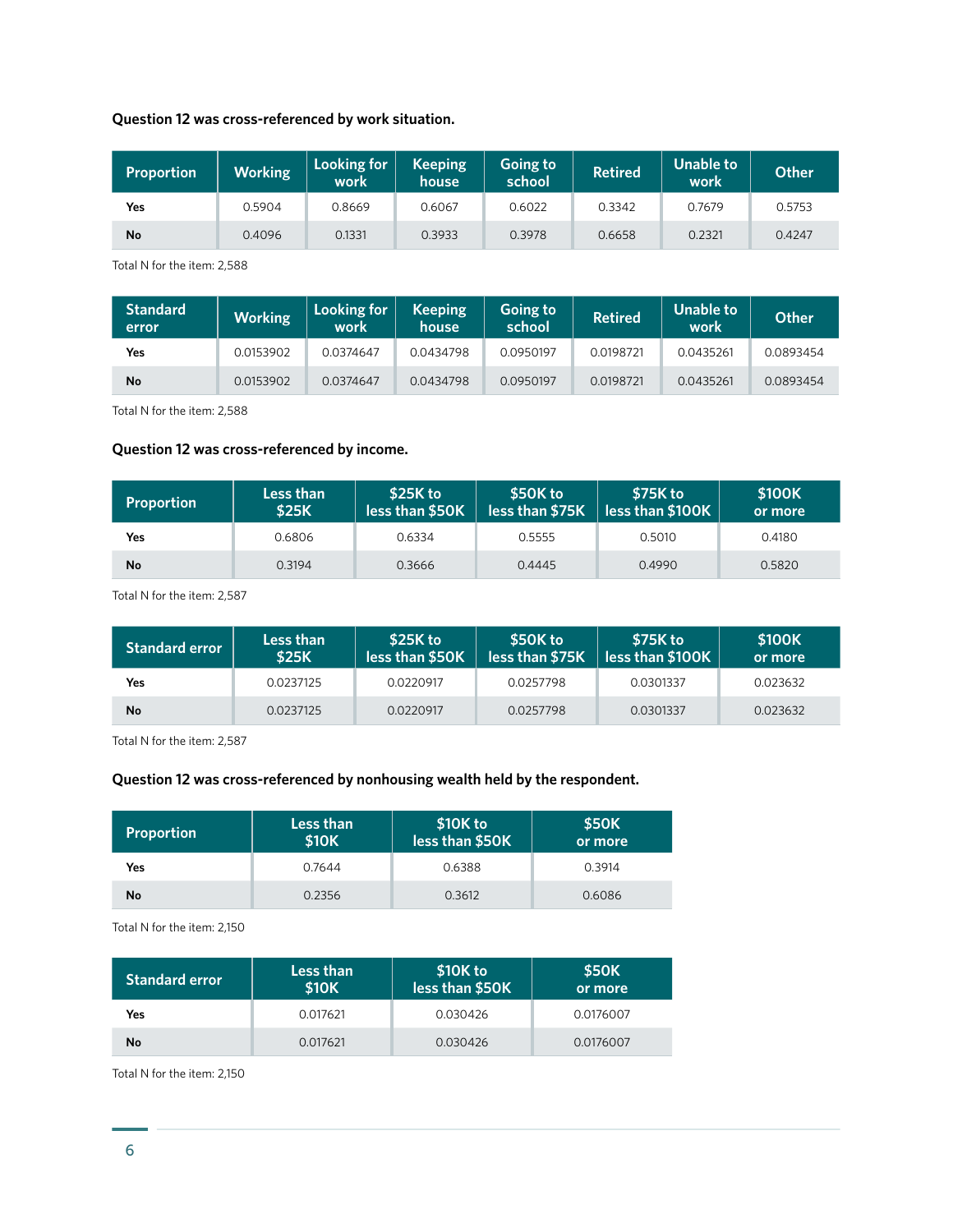# **13. If the response to question 12 was "Yes," the respondent was asked, "In the past 12 months, would you say you ever worried about:"**

| (a) paying your rent or mortgage? | Proportion | <b>Standard error</b> |
|-----------------------------------|------------|-----------------------|
| Yes                               | 0.3854     | 0.0148492             |
| <b>No</b>                         | 0.6146     | 0.0148492             |

Total N for the item: 1,458

| (b) paying your student loans? | Proportion | <b>Standard error</b> |
|--------------------------------|------------|-----------------------|
| Yes                            | 0.4884     | 0.0279884             |
| <b>No</b>                      | 0.5116     | 0.0279884             |

Total N for the item: 431

| (c) paying your credit card bill? | Proportion | <b>Standard error</b> |
|-----------------------------------|------------|-----------------------|
| <b>Yes</b>                        | 0.4919     | 0.0173655             |
| No                                | 0.5081     | 0.0173655             |

Total N for the item: 1,076

| (d) other bills, such as gas, electric, medical, or legal bills? | <b>Proportion</b> | <b>Standard error</b> |
|------------------------------------------------------------------|-------------------|-----------------------|
| <b>Yes</b>                                                       | 0.4971            | 0.0151922             |
| <b>No</b>                                                        | 0.5029            | 0.0151922             |

Total N for the item: 1,458

| (e) lack of savings? | Proportion | <b>Standard error</b> |
|----------------------|------------|-----------------------|
| Yes                  | 0.8303     | 0.0111772             |
| <b>No</b>            | 0.1697     | 0.0111772             |

Total N for the item: 1,457

| (f) not having enough money to cover your expenses? | <b>Proportion</b> | <b>Standard error</b> |
|-----------------------------------------------------|-------------------|-----------------------|
| Yes                                                 | 0.7074            | 0.0137374             |
| No                                                  | 0.2926            | 0.0137374             |
|                                                     |                   |                       |

Total N for the item: 1,460

| 0.6944<br>0.0155643<br>Yes | (g) not being able to have enough money to retire? | <b>Proportion</b> | <b>Standard error</b> |
|----------------------------|----------------------------------------------------|-------------------|-----------------------|
|                            |                                                    |                   |                       |
| No<br>0.3056<br>0.0155643  |                                                    |                   |                       |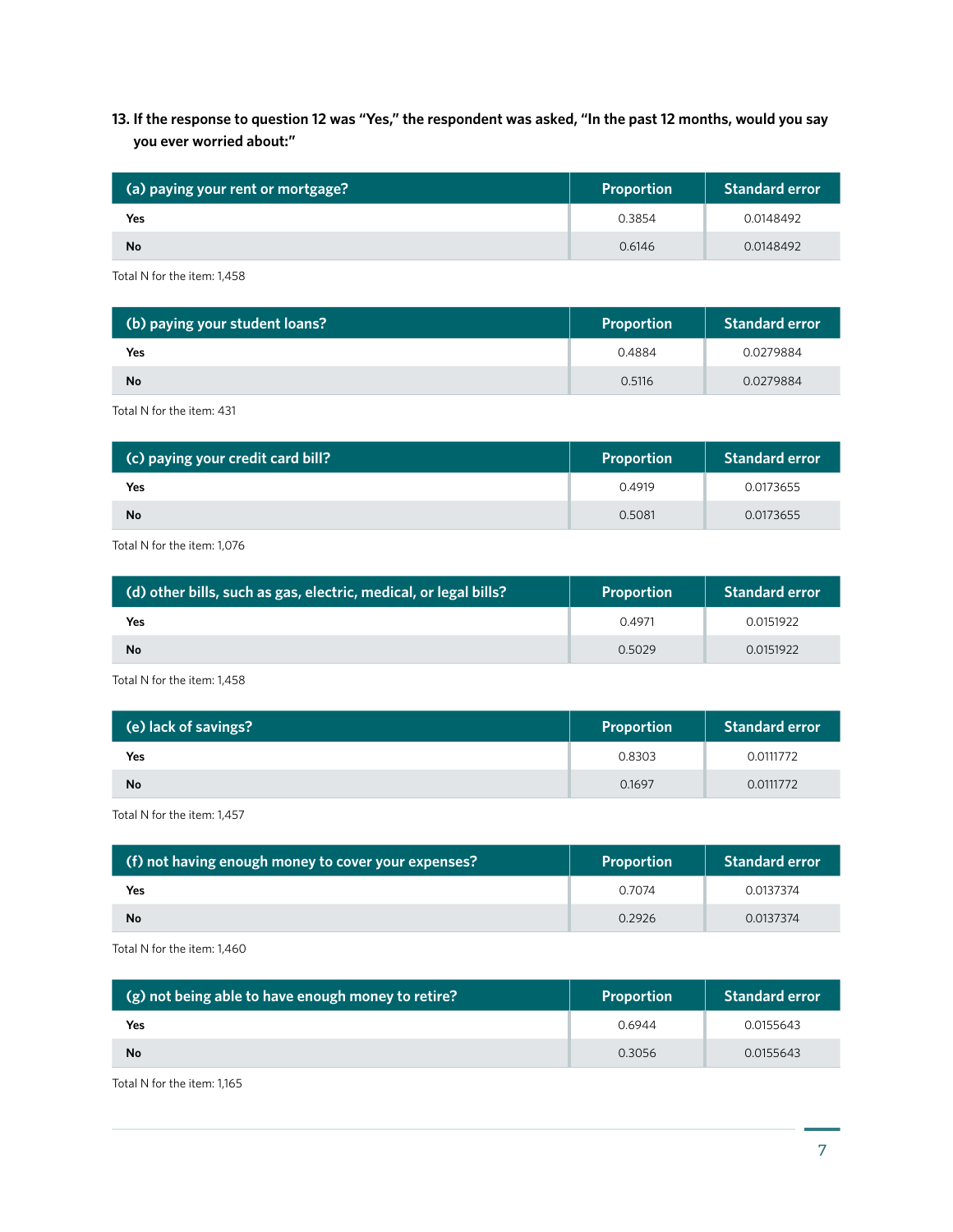#### **14. Which of the following best describes your plan for retirement?**

|                                                        | <b>Proportion</b> | <b>Standard error</b> |
|--------------------------------------------------------|-------------------|-----------------------|
| Do not plan to retire                                  | 0.2116            | 0.0089881             |
| Retire from current job, but do something else for pay | 0.3740            | 0.0106416             |
| Stop working entirely when retiring                    | 0.2589            | 0.0097191             |
| Something else                                         | 0.1555            | 0.008049              |

Total N for the item: 2,742

**15. Sometimes, households experience unexpected events. In the past 12 months, please tell us if any of the following happened to your household [respondents chose from: (a) a person in the household brought in less income than expected due to unemployment, a pay cut, or reduced hours, (b) someone in the household suffered an illness or injury requiring a trip to the hospital, (c) someone in the household divorced, separated or was widowed from a spouse or partner, (d) a car, truck, or SUV needed a major repair or replacement, (e) the place you live or appliances needed major repair or replacement, (f) if your household had some other large, unexpected expense in the past year, please describe it].**

|                                                      | <b>Proportion</b> | <b>Standard error</b> |
|------------------------------------------------------|-------------------|-----------------------|
| No shocks (did not answer "Yes" to any options, a-f) | 0.404505          | 0.009193              |
| Shocks (answered "Yes" to one or more options, a-f)  | 0.595495          | 0.009193              |

Total N for the item: 3,865

**16. If, in question 15, the respondent indicated that his/her household had experienced one or more shocks, the respondent was asked, "Did this event make it harder for your household to make ends meet for a while, or did it not affect your household's ability to make ends meet?" about the most expensive event.**

|                                                 | Proportion | <b>Standard error</b> |
|-------------------------------------------------|------------|-----------------------|
| It made it harder to make ends meet             | 0.5533     | 0.0117735             |
| It did not affect our ability to make ends meet | 0.4467     | 0.0117735             |

Total N for the item: 2,342

#### **Question 16 was cross-referenced by income.**

| <b>Proportion</b>                                  | Less than<br><b>\$25K</b> | \$25K to<br>less than $$50K$ | \$50K to<br>less than $$75K$ | \$75K to<br>less than \$100K | \$100K<br>or more |
|----------------------------------------------------|---------------------------|------------------------------|------------------------------|------------------------------|-------------------|
| It made it harder to make<br>ends meet             | 0.7278                    | 0.6796                       | 0.5451                       | 0.4137                       | 0.3401            |
| It did not affect our ability<br>to make ends meet | 0.2722                    | 0.3204                       | 0.4549                       | 0.5863                       | 0.6599            |